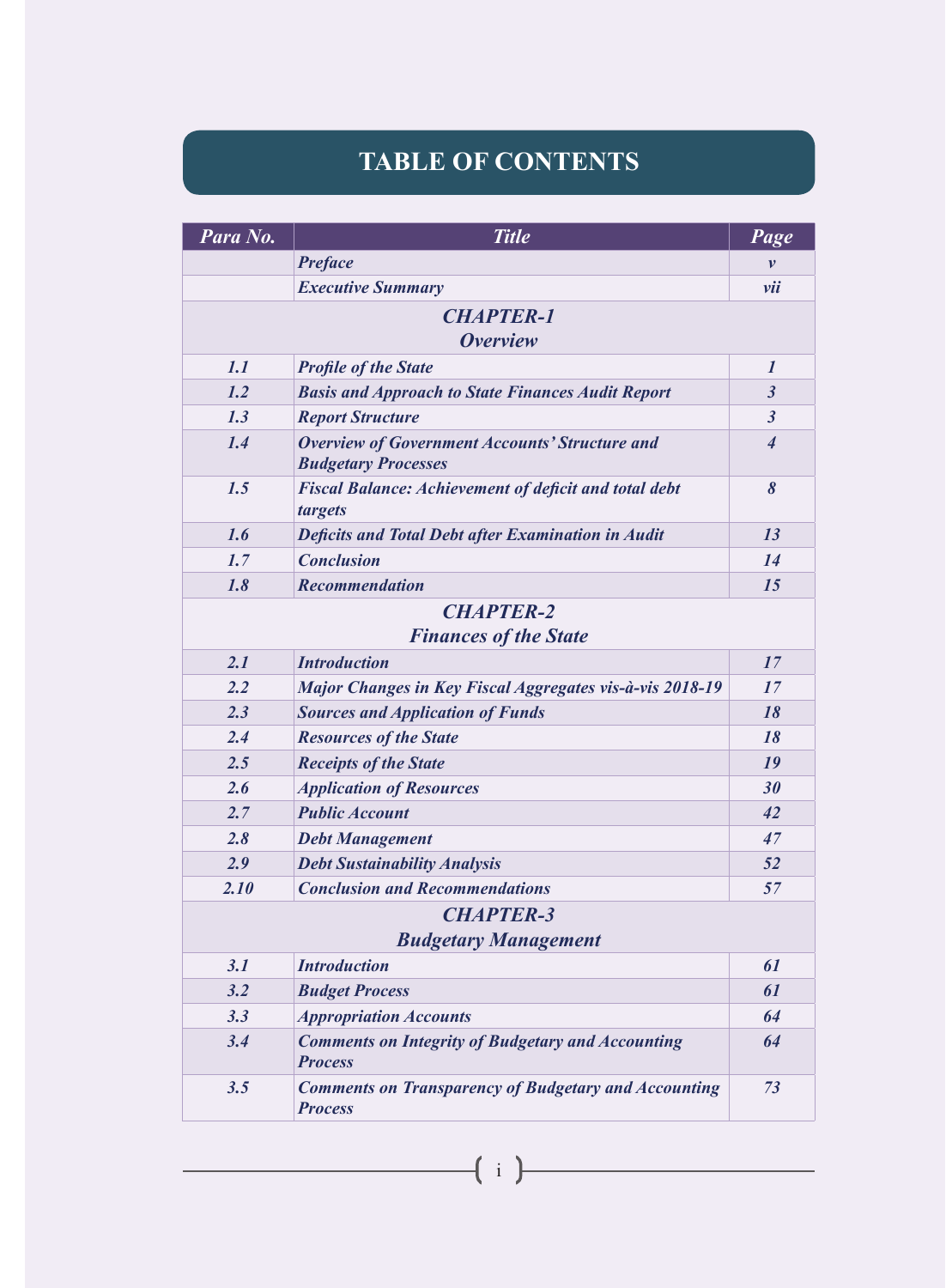| Para No.         | <b>Title</b>                                                                                 | <b>Page</b> |  |  |  |
|------------------|----------------------------------------------------------------------------------------------|-------------|--|--|--|
| 3.6              | <b>Comments on Effectiveness of Budgetary and Accounting</b><br><b>Process</b>               | 73          |  |  |  |
| 3.7              | <b>Conclusion</b>                                                                            | 81          |  |  |  |
| 3.8              | <b>Recommendations</b>                                                                       | 81          |  |  |  |
|                  | <b>CHAPTER-4</b>                                                                             |             |  |  |  |
|                  | <b>Quality of Accounts and Financial Reporting Practices</b>                                 |             |  |  |  |
| 4.1              | <b>Introduction</b>                                                                          | 83          |  |  |  |
| 4.2              | <b>Funds Transferred Directly to State Implementing</b><br><b>Agencies</b>                   | 83          |  |  |  |
| 4.3              | <b>Delay in Submission of Utilisation Certificates</b>                                       | 83          |  |  |  |
| 4.4              | <b>Abstract Contingent Bills</b>                                                             | 85          |  |  |  |
| 4.5              | <b>Indiscriminate use of Minor head 800</b>                                                  | 86          |  |  |  |
| 4.6              | <b>Outstanding Balance under Major Suspense and DDR</b><br><b>Heads</b>                      | 89          |  |  |  |
| 4.7              | <b>Non-reconciliation of Departmental Figures</b>                                            | 90          |  |  |  |
| 4.8              | <b>Reconciliation of Cash Balances</b>                                                       | 91          |  |  |  |
| 4.9              | <b>Opening of Bank Accounts by the DDOs</b>                                                  | 91          |  |  |  |
| 4.10             | <b>Cess Levied by the State Government</b>                                                   | 92          |  |  |  |
| 4.11             | <b>Compliance with Accounting Standards</b>                                                  | 93          |  |  |  |
| 4.12             | <b>Submission of Accounts/Separate Audit Reports of</b><br><b>Autonomous Bodies</b>          | 93          |  |  |  |
| 4.13             | <b>Departmental Commercial Undertakings/Corporations/</b><br><b>Companies</b>                | 94          |  |  |  |
| 4.14             | <b>Non-submission of Details of Grants / Loans Given to</b><br><b>Bodies and Authorities</b> | 96          |  |  |  |
| 4.15             | <b>Timeliness and Quality of Accounts</b>                                                    | 96          |  |  |  |
| 4.16             | <b>Misappropriations, Losses, Thefts, etc.</b>                                               | 97          |  |  |  |
| 4.17             | <b>Follow up Action on State Finances Audit Report</b>                                       | 98          |  |  |  |
| 4.18             | <b>Conclusions</b>                                                                           | 98          |  |  |  |
| 4.19             | <b>Recommendations</b>                                                                       | 99          |  |  |  |
| <b>CHAPTER-5</b> |                                                                                              |             |  |  |  |
|                  | <b>Functioning of State Public Sector Enterprises (SPSEs)</b>                                |             |  |  |  |
| 5.1              | <b>Introduction</b>                                                                          | 101         |  |  |  |
| 5.2              | <b>Mandate</b>                                                                               | 101         |  |  |  |
| 5.3              | <b>Working and Non-working SPSEs</b>                                                         | 101         |  |  |  |
| 5.4              | <b>Investment in SPSEs</b>                                                                   | 102         |  |  |  |
| 5.5              | <b>Budgetary Assistance to SPSEs</b>                                                         | 103         |  |  |  |
| 5.6              | <b>Returns from Government Companies and Corporations</b>                                    | 103         |  |  |  |
| 5.7              | <b>Long Term Debt of SPSEs</b>                                                               | 104         |  |  |  |